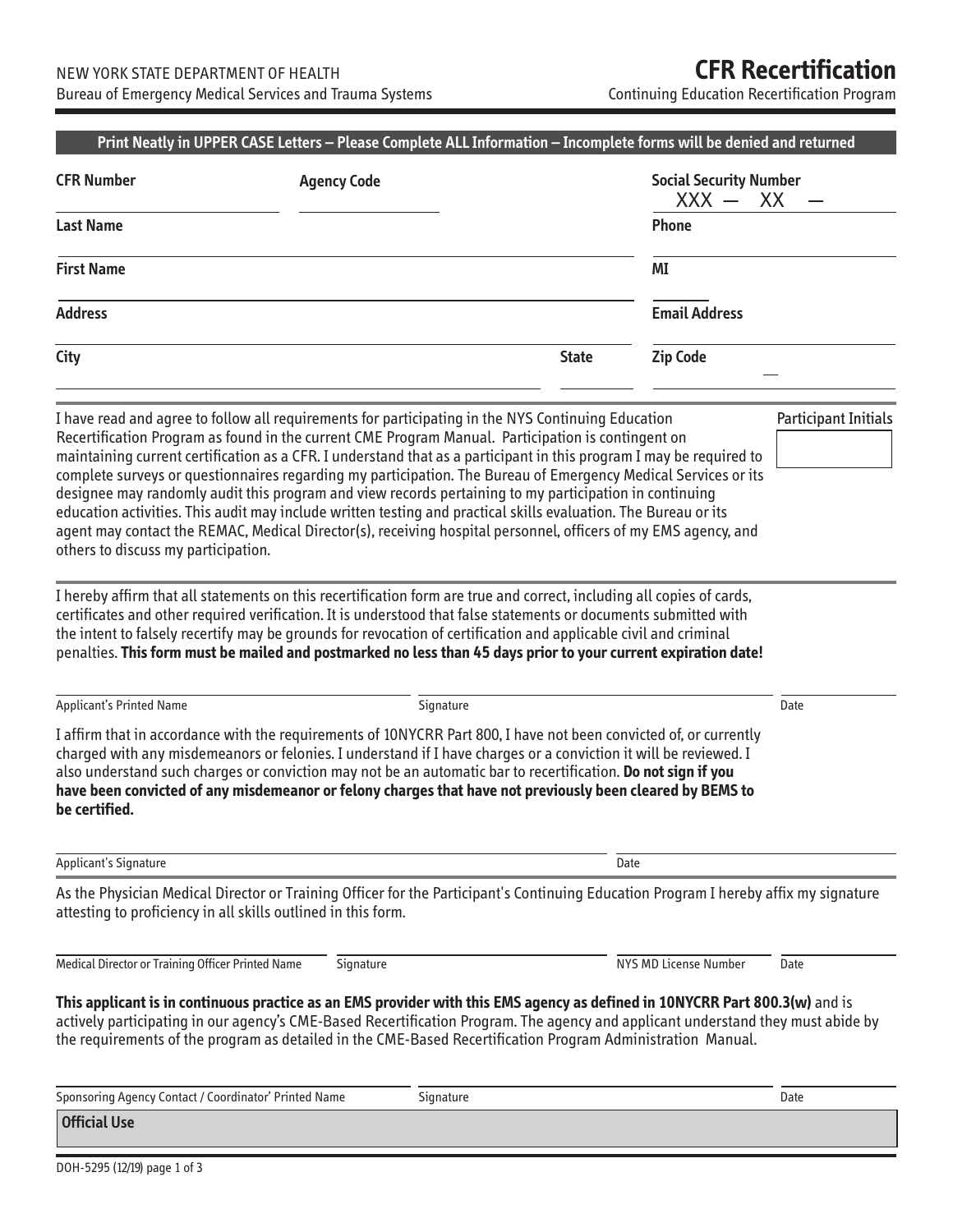| <b>Last Name</b>                                     |                                 |                               |             | <b>First Name</b> |                          |  |  |
|------------------------------------------------------|---------------------------------|-------------------------------|-------------|-------------------|--------------------------|--|--|
| <b>EMT Refresher Training - 15 Hours</b>             |                                 |                               |             |                   |                          |  |  |
| <b>Topic Area</b>                                    | <b>Required</b><br><b>Hours</b> | <b>Hours</b><br><b>Earned</b> | <b>Date</b> | <b>Course</b>     | Source/<br><b>Method</b> |  |  |
| Preparatory                                          | $1.0$                           |                               |             |                   |                          |  |  |
| Airway                                               | 1.0                             |                               |             |                   |                          |  |  |
| Pharmacology, Med. Admin.,<br><b>Emergency Meds.</b> | $1.0$                           |                               |             |                   |                          |  |  |
| Immunology                                           | 0.5                             |                               |             |                   |                          |  |  |
| <b>Toxicology</b>                                    | 0.5                             |                               |             |                   |                          |  |  |
| <b>Endocrine</b>                                     | 0.5                             |                               |             |                   |                          |  |  |
| Neurology                                            | 0.5                             |                               |             |                   |                          |  |  |
| Abdominal, Geni-Renal,<br>GI, Hematology             | 1.0                             |                               |             |                   |                          |  |  |
| Respiratory                                          | $1.0\,$                         |                               |             |                   |                          |  |  |
| Psychiatric                                          | 1.0                             |                               |             |                   |                          |  |  |
| Cardiology                                           | $1.0\,$                         |                               |             |                   |                          |  |  |
| <b>Shock &amp; Resuscitation</b>                     | 1.0                             |                               |             |                   |                          |  |  |
| <b>Trauma</b>                                        | $1.0\,$                         |                               |             |                   |                          |  |  |
|                                                      |                                 |                               |             |                   |                          |  |  |
| Geriatrics                                           | 0.5                             |                               |             |                   |                          |  |  |
| OB, Neonate, Pediatrics                              | $1.0\,$                         |                               |             |                   |                          |  |  |
| <b>Special Needs Pt.</b>                             | 0.5                             |                               |             |                   |                          |  |  |
| <b>EMS Operations</b>                                | $2.0$                           |                               |             |                   |                          |  |  |
| <b>TOTALS</b>                                        | 15.0                            |                               |             |                   |                          |  |  |
|                                                      |                                 |                               |             |                   |                          |  |  |
| <b>CIC Signature</b>                                 |                                 |                               |             |                   |                          |  |  |

CIC Print Name

## CIC Number

DOH-5295 (12/19) page 2 of 3